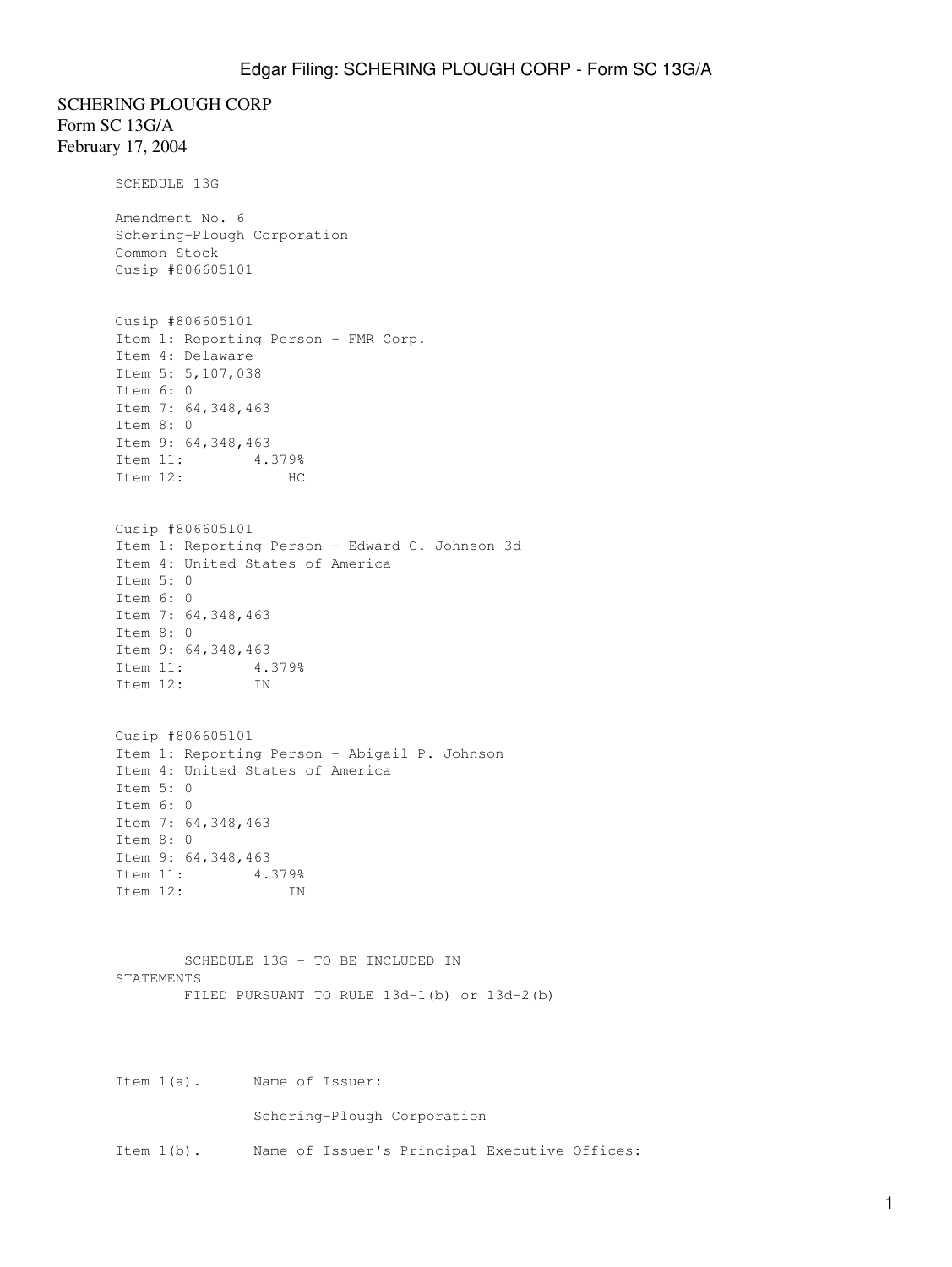One Giralda Farms Madison, NJ 07940-1000

Item 2(a). Name of Person Filing:

FMR Corp.

Item 2(b). Address or Principal Business Office or, if None, Residence:

82 Devonshire Street, Boston, Massachusetts 02109

Item 2(c). Citizenship:

Not applicable

Item 2(d). Title of Class of Securities:

Common Stock

Item 2(e). CUSIP Number:

806605101

Item 3. This statement is filed pursuant to Rule 13d-1(b) or 13d-2(b) and the person filing, FMR Corp., is a parent holding company in accordance with Section 240.13d-1(b)(ii)(G). (Note: See Item 7).

Item 4. Ownership

 (a) Amount Beneficially Owned: 64,348,463 (b) Percent of Class: 4.379%

 (c) Number of shares as to which such person has:

 (i) sole power to vote or to direct the vote: 5,107,038

 (ii) shared power to vote or to direct the vote: 0

 (iii) sole power to dispose or to direct the disposition of: 64,348,463

 (iv) shared power to dispose or to direct the disposition of: 0

Item 5. Ownership of Five Percent or Less of a Class.

 If this statement is being filed to report the fact that as of the date hereof, the reporting person has ceased to be the beneficial owner of more than five percent of the class of securities, check the following (X).

Item 6. Ownership of More than Five Percent on Behalf of Another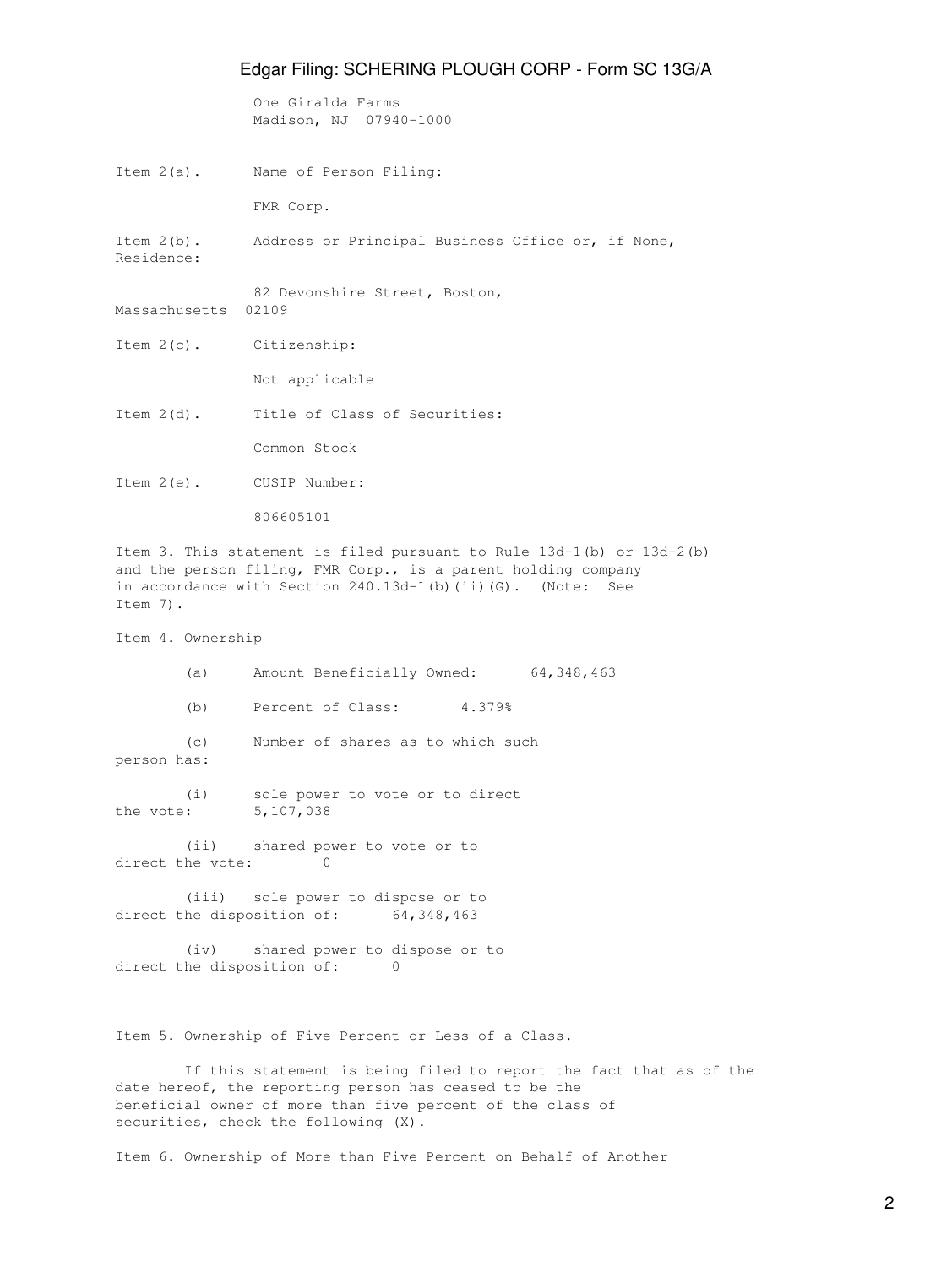Person.

Not applicable

Item 7. Identification and Classification of the Subsidiary Which Acquired the Security Being Reported on By the Parent Holding Company.

See attached Exhibit(s) A, B, and C.

Item 8. Identification and Classification of Members of the Group.

Not Applicable. See attached Exhibit A.

Item 9. Notice of Dissolution of Group.

Not applicable.

Item 10. Certification.

 Inasmuch as the reporting persons are no longer the beneficial owners of more than five percent of the number of shares outstanding, the reporting persons have no further reporting obligation under Section 13(d) of the Securities and Exchange Commission thereunder, and the reporting persons have no obligation to amend this Statement if any material change occurs in the facts set forth herein.

Signature

 After reasonable inquiry and to the best of my knowledge and belief, I certify that the information set forth in this Schedule 13G in connection with FMR Corp.'s beneficial ownership of the Common Stock of Schering-Plough Corporation at December 31, 2003 is true, complete and correct.

February 16, 2004 Date

/s/Eric D. Roiter Signature

Eric D. Roiter Duly authorized under Power of Attorney dated December 30, 1997 by and on behalf of FMR Corp. and its direct and indirect subsidiaries

 SCHEDULE 13G - TO BE INCLUDED IN STATEMENTS FILED PURSUANT TO RULE 13d-1(b) or 13d-2(b)

 Pursuant to the instructions in Item 7 of Schedule 13G, Fidelity Management & Research Company ("Fidelity"), 82 Devonshire Street, Boston, Massachusetts 02109, a wholly-owned subsidiary of FMR Corp. and an investment adviser registered under Section 203 of the Investment Advisers Act of 1940, is the beneficial owner of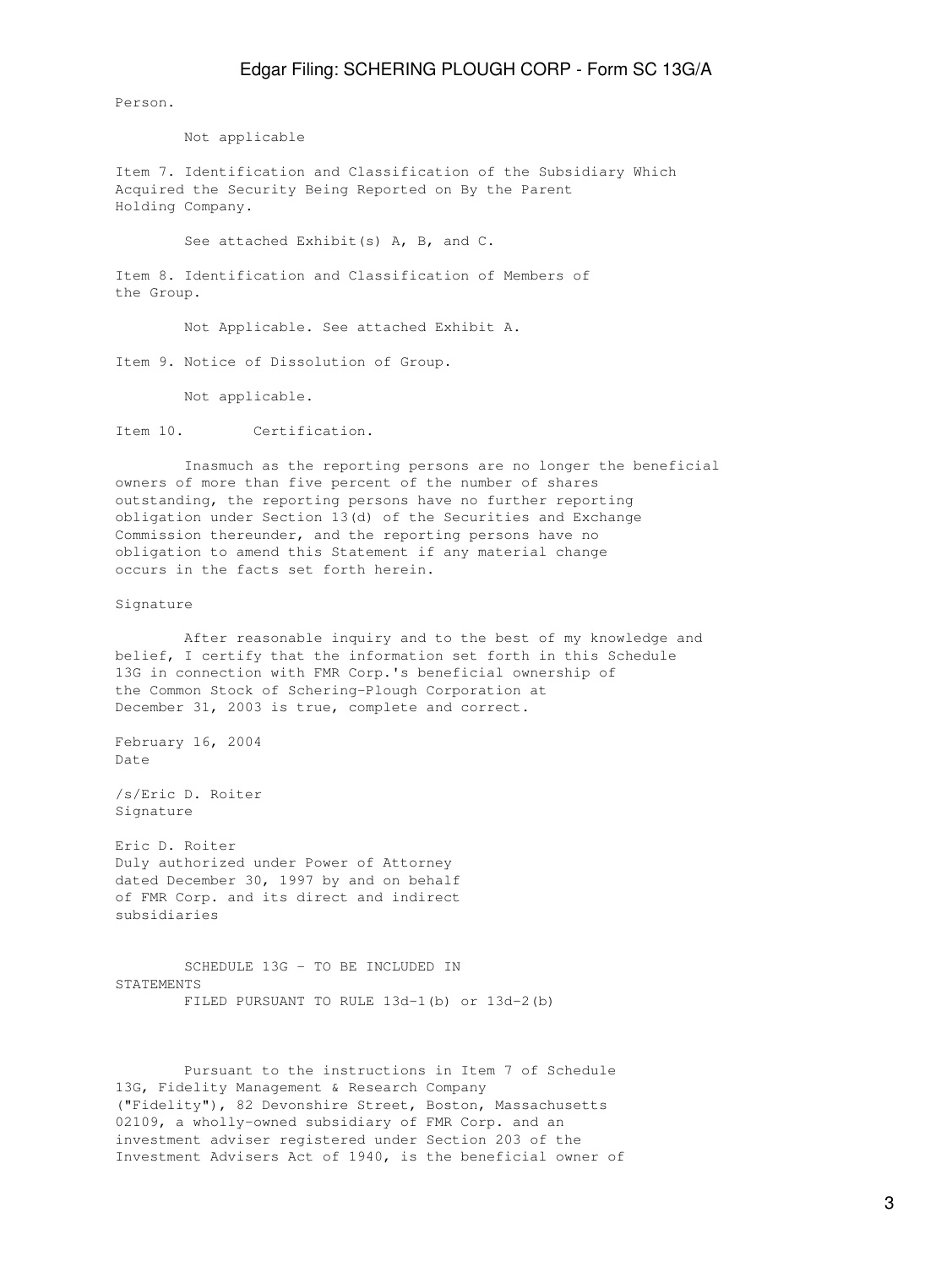58,726,950 shares or 3.997% of the Common Stock outstanding of Schering-Plough Corporation ("the Company") as a result of acting as investment adviser to various investment companies registered under Section 8 of the Investment Company Act of 1940.

 Edward C. Johnson 3d, FMR Corp., through its control of Fidelity, and the funds each has sole power to dispose of the 58,726,950 shares owned by the Funds.

 Neither FMR Corp. nor Edward C. Johnson 3d, Chairman of FMR Corp., has the sole power to vote or direct the voting of the shares owned directly by the Fidelity Funds, which power resides with the Funds' Boards of Trustees. Fidelity carries out the voting of the shares under written guidelines established by the Funds' Boards of Trustees.

 Fidelity Management Trust Company, 82 Devonshire Street, Boston, Massachusetts 02109, a wholly-owned subsidiary of FMR Corp. and a bank as defined in Section 3(a)(6) of the Securities Exchange Act of 1934, is the beneficial owner of 3,777,503 shares or 0.257% of the Common Stock outstanding of the Company as a result of its serving as investment manager of the institutional account(s).

 Edward C. Johnson 3d and FMR Corp., through its control of Fidelity Management Trust Company, each has sole dispositive power over 3,777,503 shares and sole power to vote or to direct the voting of 3,262,203 shares, and no power to vote or to direct the voting of 515,300 shares of Common Stock owned by the institutional account(s) as reported above.

 Strategic Advisers, Inc., 82 Devonshire Street, Boston, MA 02109, a wholly-owned subsidiary of FMR Corp. and an investment adviser registered under Section 203 of the Investment Advisers Act of 1940, provides investment advisory services to individuals. As such, FMR Corp.'s beneficial ownership includes 3,120 shares, or 0.000%, of the Common Stock stock outstanding of Schering-Plough Corporation, beneficially owned through Strategic Advisers, Inc.

 Members of the Edward C. Johnson 3d family are the predominant owners of Class B shares of common stock of FMR Corp., representing approximately 49% of the voting power of FMR Corp. Mr. Johnson 3d owns 12.0% and Abigail Johnson owns 24.5% of the aggregate outstanding voting stock of FMR Corp. Mr. Johnson 3d is Chairman of FMR Corp. and Abigail P. Johnson is a Director of FMR Corp. The Johnson family group and all other Class B shareholders have entered into a shareholders' voting agreement under which all Class B shares will be voted in accordance with the majority vote of Class B shares. Accordingly, through their ownership of voting common stock and the execution of the shareholders' voting agreement, members of the Johnson family may be deemed, under the Investment Company Act of 1940, to form a controlling group with respect to FMR Corp.

 Fidelity International Limited, Pembroke Hall, 42 Crowlane, Hamilton, Bermuda, and various foreign-based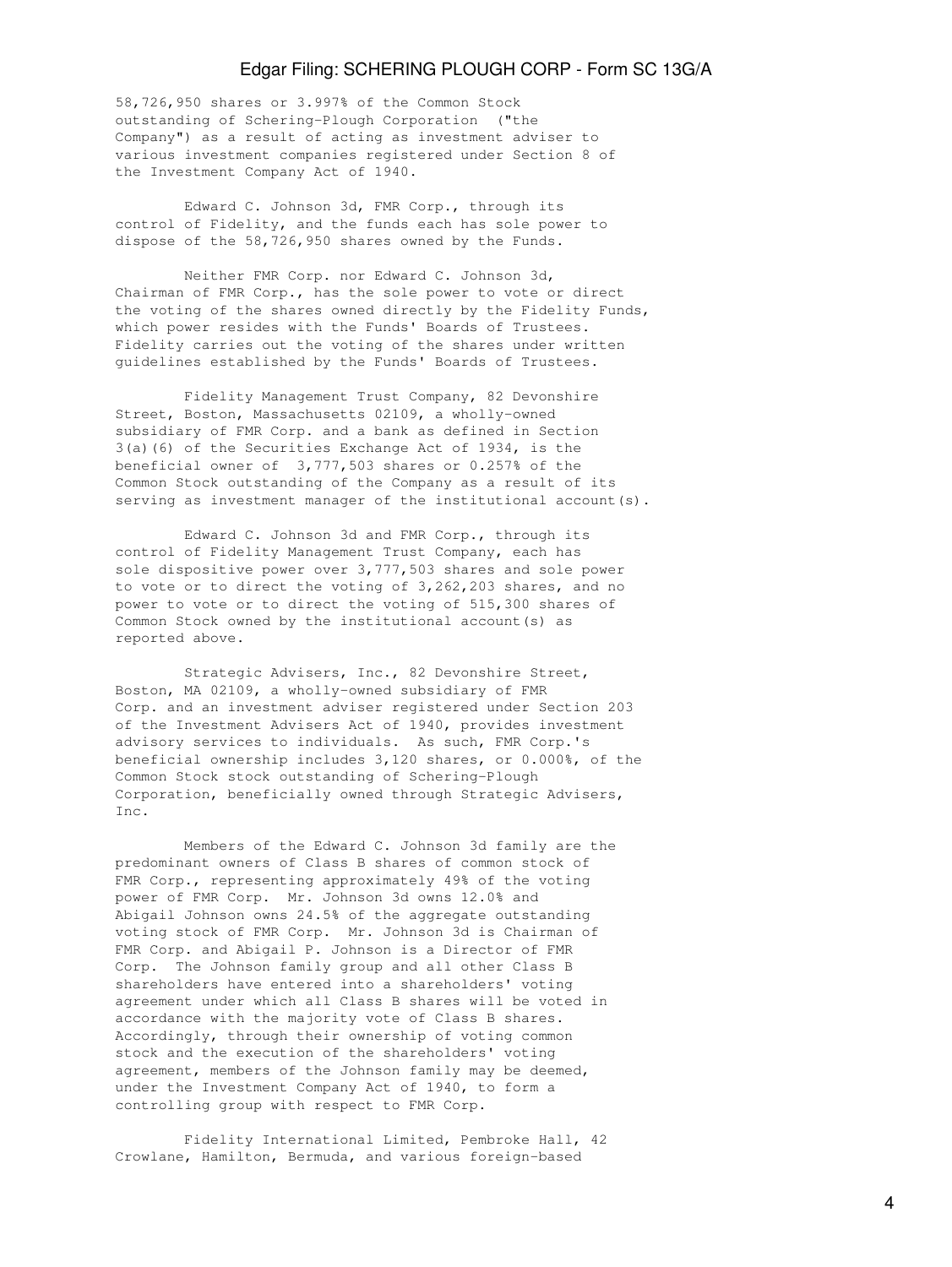subsidiaries provide investment advisory and management services to a number of non-U.S. investment companies (the "International Funds") and certain institutional investors. Fidelity International Limited is the beneficial owner of 1,840,890 shares or 0.125% of the Common Stock outstanding of the Company. Additional information with respect to the beneficial ownership of Fidelity International Limited is shown on Exhibit B.

 SCHEDULE 13G - TO BE INCLUDED IN **STATEMENTS** FILED PURSUANT TO RULE 13d-1(b) or 13d-2(b)

 Pursuant to instructions in Item 7 of Schedule 13G, this Exhibit has been prepared to identify Fidelity International Limited, Pembroke Hall, 42 Crow Lane, Hamilton, Bermuda, a Bermudan joint stock company incorporated for an unlimited duration by private act of the Bermuda Legislature (FIL) and an investment adviser to various investment companies (the "International Funds") and certain institutional investors, as a beneficial owner of the 1,840,890 shares or 0.125% of the Common Stock outstanding of Schering-Plough Corporation.

 Prior to June 30, 1980, FIL was a majority-owned subsidiary of Fidelity Management & Research Company (Fidelity), a wholly-owned subsidiary of FMR Corp. On that date, the shares of FIL held by Fidelity were distributed, as a dividend, to the shareholders of FMR Corp. FIL currently operates as an entity independent of FMR Corp. and Fidelity. The International Funds and FIL's other clients, with the exception of Fidelity and an affiliated company of Fidelity, are non-U.S. entities.

 A partnership controlled by Edward C. Johnson 3d and members of his family owns shares of FIL voting stock with the right to cast approximately 39.89% of the total votes which may be cast by all holders of FIL voting stock. Mr. Johnson 3d is Chairman of FMR Corp. and FIL. FMR Corp. and FIL are separate and independent corporate entities, and their Boards of Directors are generally composed of different individuals. Other than when one serves as a sub adviser to the other, their investment decisions are made independently, and their clients are generally different organizations.

 FMR Corp. and FIL are of the view that they are not acting as a "group" for purposes of Section 13(d) under the Securities Exchange Act of 1934 (the "1934" Act) and that they are not otherwise required to attribute to each other the "beneficial ownership" of securities "beneficially owned" by the other corporation within the meaning of Rule 13d-3 promulgated under the 1934 Act. Therefore, they are of the view that the shares held by the other corporation need not be aggregated for purposes of Section 13(d). However, FMR Corp. is making this filing on a voluntary basis as if all of the shares are beneficially owned by FMR Corp. and FIL on a joint basis.

FIL may continue to have the International Funds or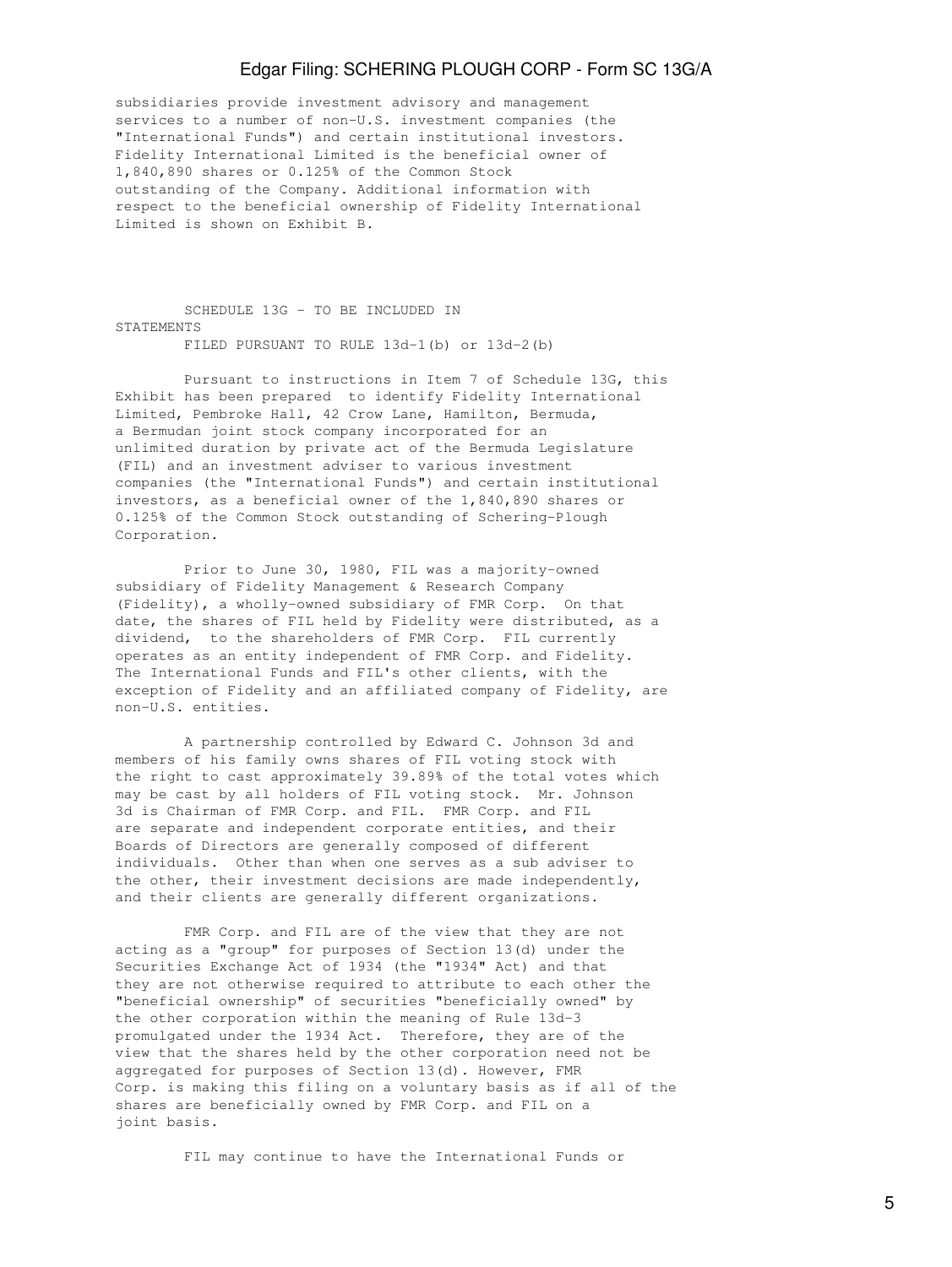other accounts purchase shares subject to a number of factors, including, among others, the availability of shares for sale at what FIL considers to be reasonable prices and other investment opportunities that may be available to the International Funds.

 FIL intends to review continuously the equity position of the International Funds and other accounts in the Company. Depending upon its future evaluations of the business and prospects of the Company and upon other developments, including, but not limited to, general economic and business conditions and money market and stock market conditions, FIL may determine to cease making additional purchases of shares or to increase or decrease the equity interest in the Company by acquiring additional shares, or by disposing of all or a portion of the shares.

 FIL does not have a present plan or proposal which relates to or would result in (i) an extraordinary corporate transaction, such as a merger, reorganization, liquidation, or sale or transfer of a material amount of assets involving the Company or any of its subsidiaries, (ii) any change in the Company's present Board of Directors or management, (iii) any material changes in the Company's present capitalization or dividend policy or any other material change in the Company's business or corporate structure, (iv) any change in the Company's charter or by-laws, or (v) the Company's common stock becoming eligible for termination of its registration pursuant to Section  $12(q)$  (4) of the 1934 Act.

 FIL has sole power to vote and the sole power to dispose of 1,840,890 shares.

 SCHEDULE 13G - TO BE INCLUDED IN **STATEMENTS**  FILED PURSUANT TO RULE 13d-1(b) or 13d-2(b) RULE 13d-1(f)(1) AGREEMENT

 The undersigned persons, on February 16, 2004, agree and consent to the joint filing on their behalf of this Schedule 13G in connection with their beneficial ownership of the Common Stock of Schering-Plough Corporation at December 31, 2003.

FMR Corp.

 By /s/ Eric D. Roiter Eric D. Roiter Duly authorized under Power of Attorney dated December 30, 1997, by and on behalf of FMR Corp. and its direct and indirect subsidiaries

Edward C. Johnson 3d

 By /s/ Eric D. Roiter Eric D. Roiter Duly authorized under Power of Attorney dated December 30, 1997, by and on behalf of Edward C. Johnson 3d